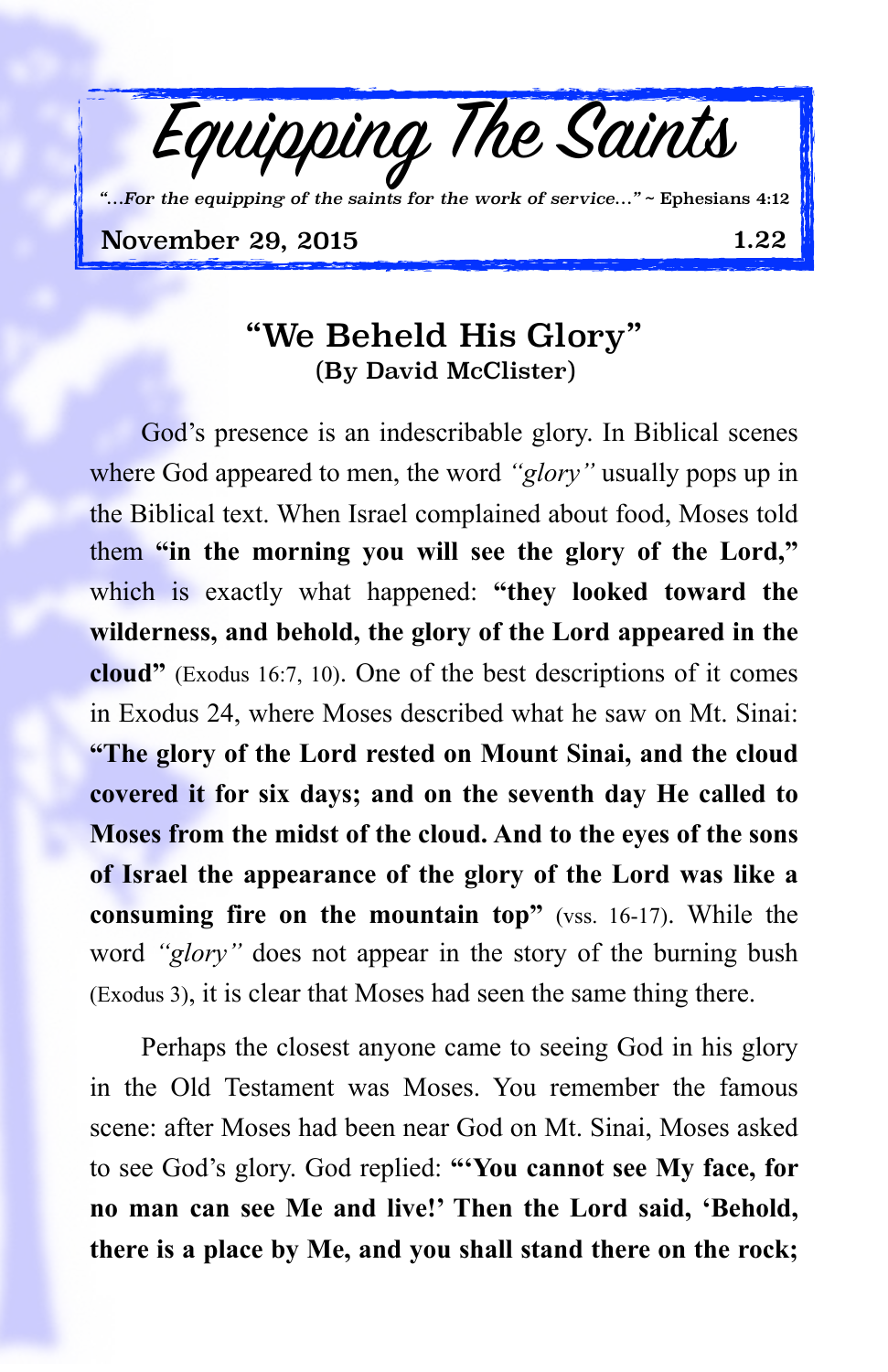**and it will come about, while My glory is passing by, that I will put you in the cleft of the rock and cover you with My hand until I have passed by. Then I will take My hand away and you shall see My back, but My face shall not be seen'"** (Exodus 33:20-23). In a similar scene, when Solomon's temple was finished and dedicated, the Bible reports that **"the priests could not stand to minister because of the cloud, for the glory of the Lord filled the house of God"** (2 Chronicles 5:14). God's glory was a fearful and overpowering thing, and yet it was also strangely attractive.

As impressive as those experiences must have been, none of these people saw anything near the fullness of God's glory. But God spoke of the day when his people would see his glory in an unprecedented way. The prophet Haggai said **"The latter glory of this house will be greater than the former"** (2:9). Isaiah predicted that the wilderness (a metaphor for God's people in this context) **"will blossom profusely and rejoice with rejoicing and shout of joy. The glory of Lebanon will be given to it, the majesty of Carmel and Sharon. They will see the glory of the Lord, the majesty of our God"** (35:2).

When we come to the New Testament, John plainly tells us **"the Word became flesh and dwelt among us, and we saw His glory, glory as of the only begotten from the Father"** (John 1:14). The apostle Paul, using language borrowed from the Biblical creation account, said a similar thing about Jesus in 2 Corinthians 4:6: **"For God, who said, 'Light shall shine out of darkness,' is the One who has shone in our hearts to give the Light of the knowledge of the glory of God in the face of Christ."**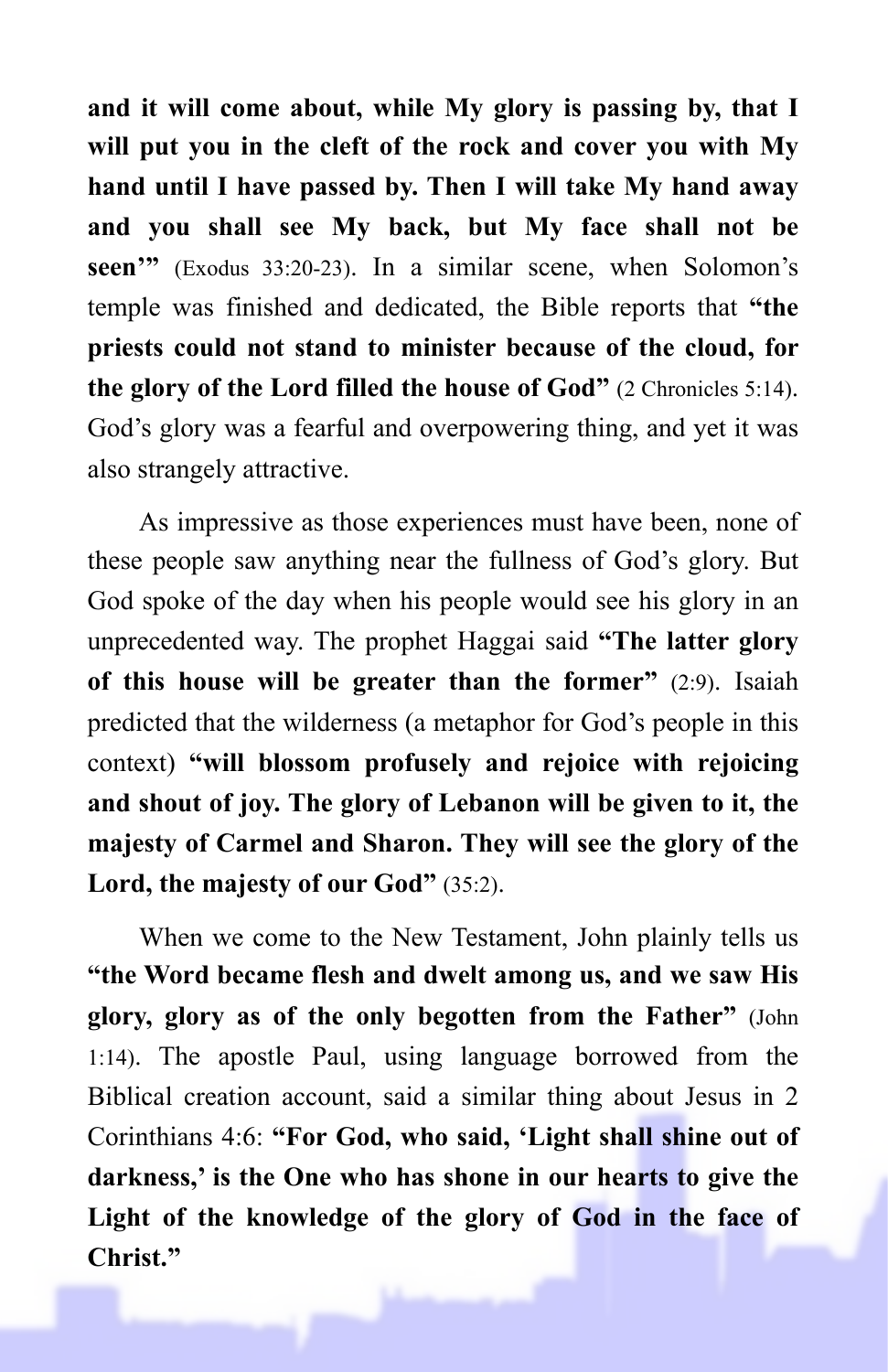Just exactly what about Jesus was so glorious? His words? His actions? Was John referring to what he saw at Jesus' transfiguration? The answer lies in the statements of Jesus himself. As the time for His death drew near, He said **"The hour has come for the Son of Man to be glorified. Truly, truly I say to you, unless a grain of wheat falls into the earth and dies, it remains alone; but if it dies, it bears much fruit."** Clearly, Jesus was speaking about his death. In John 13:31, on the way to Gethsemane where he would be taken into custody by his enemies, he said **"Now is the Son of Man glorified, and God is glorified in him."** Furthermore, Jesus said **"if I am lifted up from the earth, I will draw all men to myself"** (John 12:32). The *"lifting up"* of which Jesus there spoke was not his ascension to heaven, but his being lifted up on the cross. Like the burning bush of Exodus 3, Jesus' death would be a spectacle full of the glory of God that would attract people to it.

So what was the glory of God that was so visible in Jesus? What was so glorious about his death? It was God's love, which was fully displayed in the death of Jesus on the cross. Jesus died because of God's love for us (John 3:16). That great display of God's love, mercy, and grace is designed to touch our hearts and draw us to God. It fulfills God's words in Jeremiah 31:3: **"I have loved you with an everlasting love; therefore I have drawn you with lovingkindness."** Like Moses at the burning bush, when we see the outpouring of God's love on the cross of Jesus, it is supposed to get our attention and make us want to go near and understand it more perfectly. The gospel story is the story of how God loves us and sent Jesus to die for us. This is why Paul calls it **"the glorious gospel"** (1 Timothy 1.11; cf. 2 Corinthians 4.4).